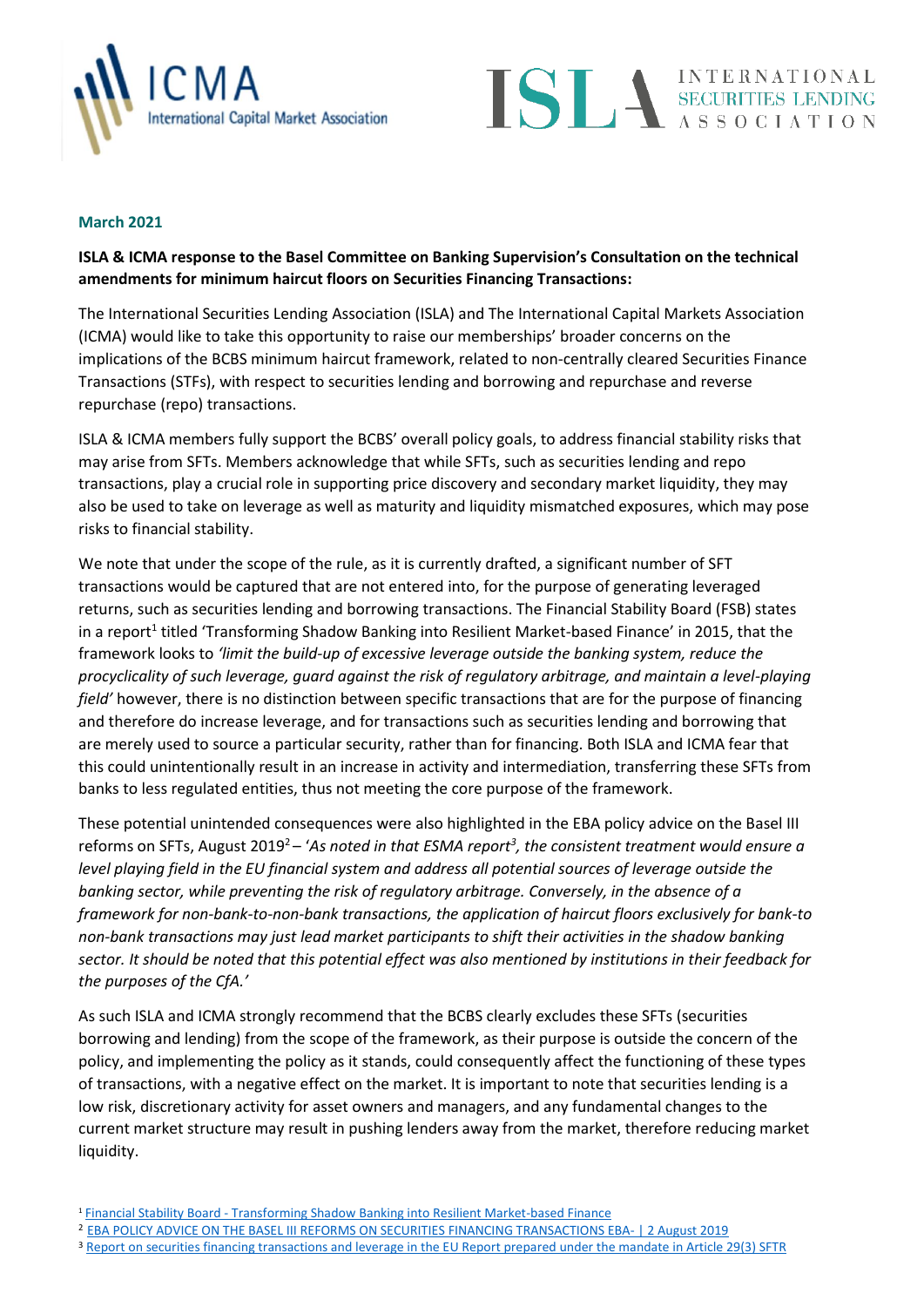Although the proposed technical amendments are welcomed by the memberships, in particular for borrowers (the counterparty paying the haircut on the collateral posted), ISLA and ICMA would request that all transactions where the bank is paying a haircut on the collateral posted to the securities lender, are deemed out of scope of the minimum haircut floors, in accordance with CRE56<sup>4</sup> and provided for in a separate amendment.

The most frequent motives for a bank to borrow securities are to source superior collateral to improve their liquidity position, for example through a collateral upgrade, as well as to facilitate client short sale transactions. Current market practice within the industry is for the party that is initiating the borrow, to pay the haircut on the collateral delivered. The haircut is not determined by the relative asset quality of the two legs, or credit worthiness of the two parties. The framework should make clear that it is applicable to the party receiving the collateral and hence the party determining the haircut, and not the collateral provider, who as the haircut payer, will always fail to meet the minimum haircut threshold.

The exclusion of the haircut payer in securities borrow transactions, should be further independent of:

- a) the type of collateral posted to the lender (non-cash securities or cash) and;
- b) whether the lender can re-pledge or re-sell the securities collateral received respectively;
- c) how any cash collateral received is re-invested by the lender.

The vast majority of securities are borrowed from large custodian agent lenders, where non-cash collateral is usually held by a Tri-party Collateral Manager, acting on behalf of the agent lender and the borrower, and therefore these securities are not generally rehypothecated, thus the lender will not be able to create leverage in this way.

ESMA, in the previously mentioned report, stated that *'Numerical haircut floors for non-centrally cleared transactions, such as those set out by the FSB, can only be introduced and calibrated following a thorough analysis using granular SFT data (which will become available after the full implementation of the SFTR), and following careful assessment of the scope'.* As the final stage of SFTR implementation went live in January 2021, both ISLA and ICMA agree that further analysis is required prior to implementation of these rules.

Both ISLA and ICMA would welcome the opportunity to engage on this topic and would encourage further discussion. We remain at your disposal to answer any questions you may have.

# **Andrew Dyson**

andrew.dyson@islaemea.org

**Chief Executive Officer, ISLA**

#### **Martin Scheck**

[Martin.Scheck@icmagroup.org](mailto:Martin.Scheck@icmagroup.org)

**Chief Executive Officer, ICMA**